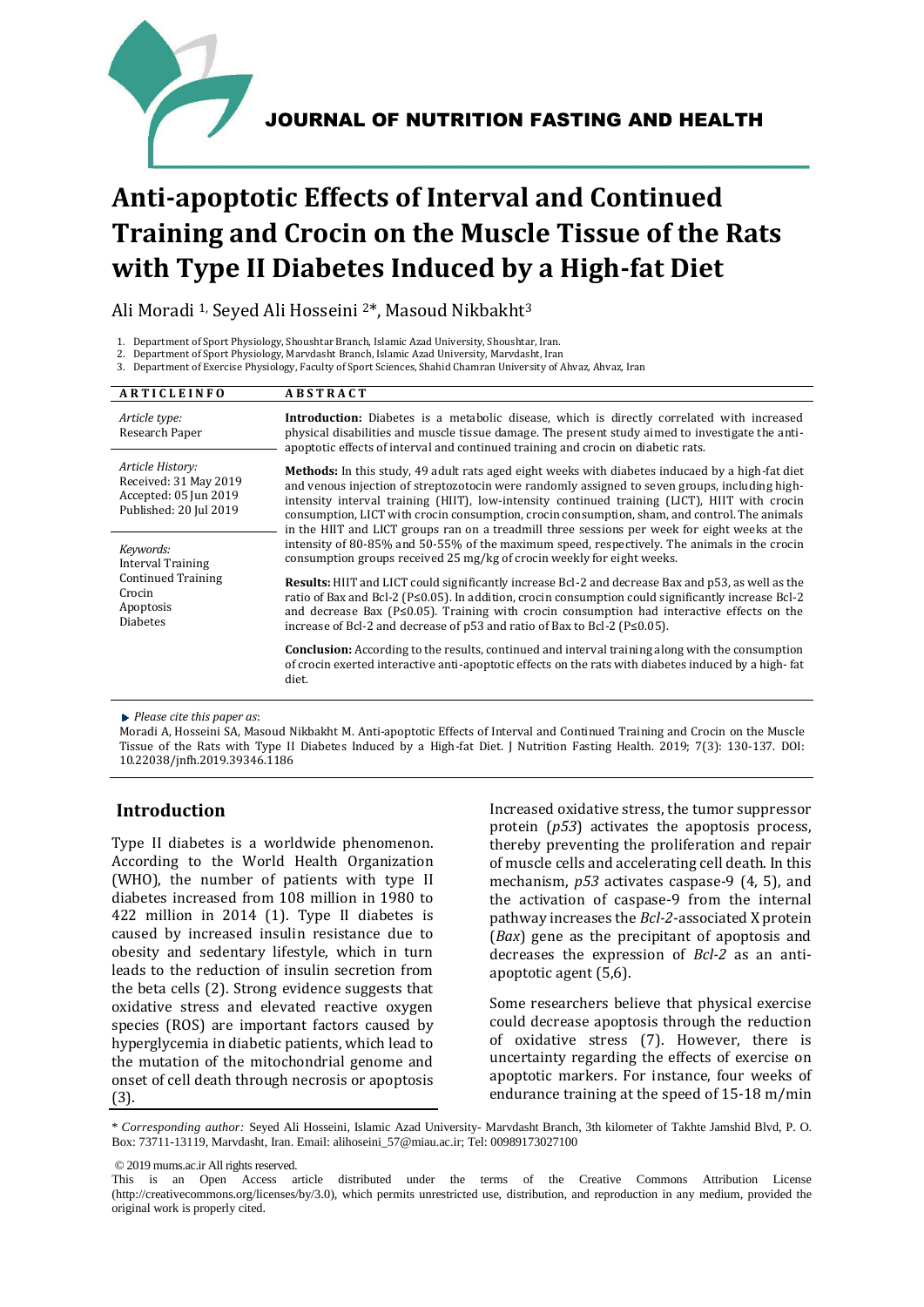have been reported to significantly increase in the levels of soluble Fas and Fas/Fas ligand (FasL), while causing no changes in the level of *Bcl-2* in the cardiac tissue of diabetic and nondiabetic rats (8). On the other hand, highintensity interval training has not been reported to cause a significant increase the *Bcl-2* levels, while it could increase the *Bax* levels in rats with myocardial infarction.

Several therapeutic approaches are used for the control and treatment of diabetes, such as the use of medicinal plants and sedentary lifestyle modifications, which are recommended to diabetic patients (9). Saffron (*Crocus sativus*) is a medicinal plant belonging to *[Iridaceae](https://en.wikipedia.org/wiki/Iridaceae)* family, which contains a substance known as crocin. Researchers have assessed the beneficial effects of crocin on glycemic indices and lipid profiles (9).

With regard to the effects of inactive lifestyle on the progression of diabetes, as well as the reduction of motor ability and muscle tissue damage in diabetic patients, physical exercise plays a key role in decreasing the complications associated with diabetes, and medicinal plants could also be used for the improvement of diabetes owing to their antioxidant properties.

The present study aimed to investigate the simultaneous effects of crocin and endurance training on apoptotic markers in the muscle tissues of rats and assess the interactive effects of endurance training along with the consumption of crocin on the apoptosis markers in the soleus muscle of rats with type II diabetes induced by a high-fat diet.

#### **Materials and Methods**

This experimental study was conducted on 49 male Sprague-Dawley rats aged eight weeks, with the mean weight of  $150\pm30$  grams, which were purchased from the Animal Reproduction and Breeding Center of Islamic Azad University, Marvdasht Branch, Iran. The animals were transferred to the physiology laboratory and preserved in standard conditions.

#### *Diabetes Induction*

For the induction of type II diabetes, a combination of a high-fat diet and streptozotocin (STZ) was used. To this end, the animals received

a fatty diet for eight weeks. The dietary pattern consisted of 45% total fat (derived from animal fats), containing 24 grams of fat, 24 grams of protein, and 41 grams of carbohydrate per 100 grams (10). After eight weeks, diabetes was induced via injecting a single dose of STZ (30 mg/kg*)* (10). For the confirmation of diabetes, the rats with higher glucose levels than 300 mg/dl at 96 hours after the injection were selected as the samples (10).

#### *Animal Grouping*

Based on the serum glucose, the rats were divided into seven groups, including highintensity interval training (HIIT), low-intensity continued training (LICT), HIIT with crocin consumption, LICT with crocin consumption, crocin consumption, sham, and control. Groups one and three received training in three weekly sessions for eight weeks at the intensity of 80- 85% of the maximum speed for two minutes, along active rest periods (one minute). From six intervals in the first week of training, HIIT reached 12 intervals in the last week.

Groups two and four also received training in three weekly sessions for eight weeks at the intensity of 50-55% of the maximum speed. LICT was initiated during the first week at 25 minutes, reaching 50 minutes in the last week. It is notable that the total volume of the exercise (intensity, duration, and repetition) was matched between the LICT and HIIT groups (10). In addition, groups three, four, and five received 25 mg/kg of crocin (dissolved in normal saline) intraperitoneally (11).

In order to control the effects of injection on the study variables, the animals in the sham group were intraperitoneally administered with soluble crocin daily (Sigmma, Cat No. 17304). The rats were anaesthetized 24 hours after the last training session. Following that, the soleus muscle was extracted by experts, placed in liquid nitrogen in microtubes, and stored at the temperature of -70°C for further analysis.

#### *Measurement of the Research Variables*

Quantitative real-time polymerase chain reaction (qRT-PCR) was used to measure the research variables and investigate gene expression. The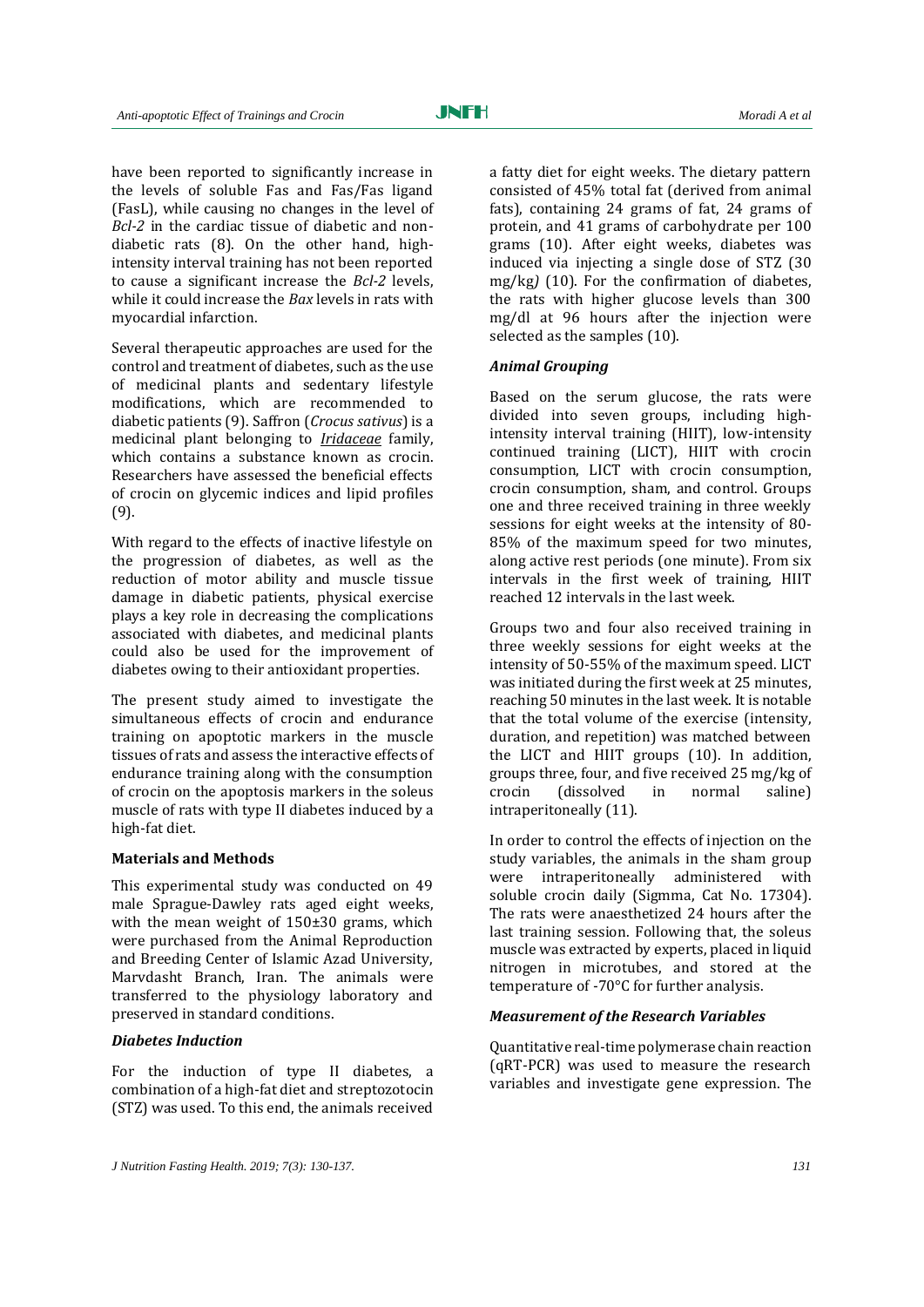sequence of the primers used in the study is presented in Table 1.

**Table 1.** Sequence of Forward-Reverse Primers of Genes in Real-time Polymerase Chain Reaction

| Gene             | Forward $(5' - 3')$      | Reverse $(5' - 3')$      | <b>Product Size</b> |
|------------------|--------------------------|--------------------------|---------------------|
|                  |                          |                          | (bp)                |
| B <sub>2</sub> M | CGTGCTTGCCATTCAGAAA      | ATATACATCGGTCTCGGTGG     | 244                 |
| Bax              | CTGCAGAGGATGATTGCTGA     | GATCAGCTCGGGCACTTTAG     | 147                 |
| $Bcl-2$          | ATCGCTCTGTGGATGACTGAGTAC | AGAGACAGCCAGGAGAAATCAAAC | 134                 |
| p53              | GGCTCCGACTATACCACTATCC   | GAGTCTTCCAGCGTGATGATG    | 104                 |

### *Statistical Analyses*

Data analysis was performed in SPSS version 21. Shapiro-Wilk test was used to determine the normal distribution of the data, and the changes in the weight of the animals at pretest and posttest were evaluated using paired-sample ttest. Moreover, the effects of training and crocin consumption on the study variables were assessed using two-way analysis of variance (ANOVA) and Bonferroni's post-hoc test at the significance level of P≤0.05.

## **Results**

Table 2 shows the weight of the animals in the study groups. The levels of *Bcl-2*, *Bax*, *p53*, and ratio of *Bax* to *Bcl-2* in the rats are depicted in Figures 1-4, respectively.

#### *Weight Changes in Study Groups*

At the posttest, the weight of the rats in the control group (P=0.001) and sham group (P=0.001) significantly increased compared to the pretest. On the other hand, the weight of the rats in the LICT group (P=0.001), LICT with crocin consumption group (P=0.001), and HIIT with crocin consumption group (P=0.001) significantly reduced at the posttest compared to the pretest. However, no significant difference was observed in the pretest and posttest weight of the rats between the HIIT group (P=0.10) and crocin consumption group (P=0.09).

#### *Effects of Training and Crocin Consumption on Bcl-2 Gene Expression*

According to the obtained results, training (F=10.22; P=0.001; effect size: 0.36) and crocin consumption (F=24.76; P=0.001; effect size: 0.40) could significantly increase *Bcl-2*. Furthermore, the combination of training and crocin consumption had interactive effects on the increase of *Bcl-2* (F=5.04; P=0.01; effect size: 0.21). The obtained results also indicated that HIIT (P=0.03) and LICT (P=0.001) could significantly increase *Bcl-2*, which indicated the similar effects of HIIT and LICT on the increase of *Bcl-2* (P=0.25).

#### *Effects of Training and Crocin Consumption on Bax Gene Expression*

According to the findings, training (F=47.23; P=0.001; effect size: 0.72) and crocin consumption (F=32.01; P=0.001; effect size: 0.47) could significantly decrease *Bax*. However, training with crocin consumption had no interactive effects on the reduction of *Bax* (F=2.18; P=0.26; effect size: 0.10). Moreover, the obtained results indicated that HIIT (P=0.001) and LICT (P=0.001) could significantly reduce *Bax*, which confirmed the similar effects of HIIT and LICT on the reduction of *Bax* (P=0.99).

#### *Effects of Training and Crocin Consumption on p53 Gene Expression*

According to the findings, training (F=9.50; P=0.001; effect size: 0.34) could significantly reduce *p53*, while crocin consumption (F=2.16; P=0.15; effect size: 0.05) had no significant effect on *p53*. However, training along with crocin consumption had interactive effects on the reduction of *p53* (F=15.28; P=0.001; effect size: 0.45). Furthermore, the obtained results indicated that HIIT (P=0.001) and LICT (P=0.005) could significantly decrease *p53*,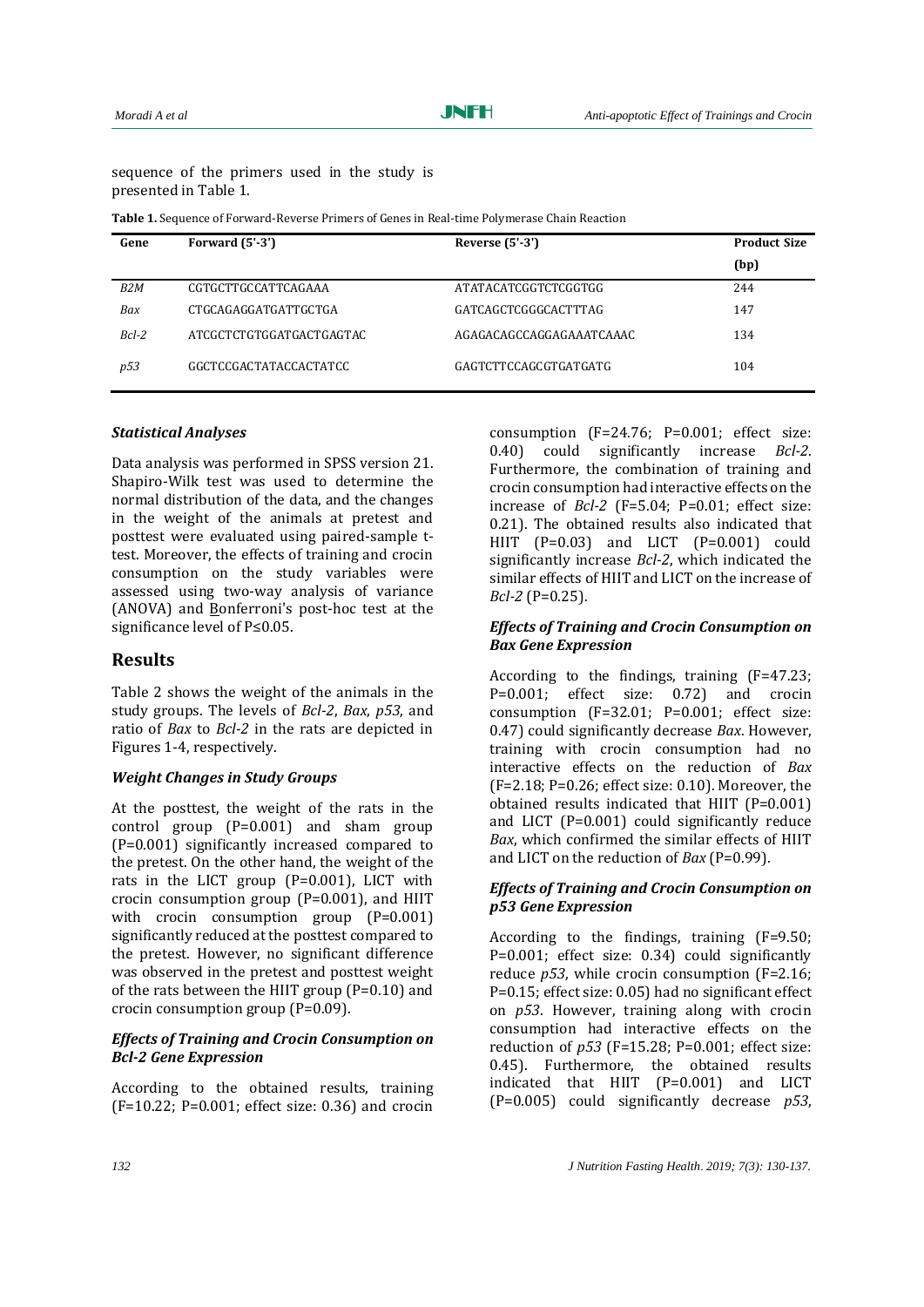which confirmed the similar effects of HIIT and LICT on the reduction of *p53* (P=0.99).

#### *Effects of Training and Crocin Consumption on the Bax/Bcl-2 Ratio*

According to the findings, training (F=4.08; P=0.02; size effect: 0.16) could significantly reduce the *Bax*/*Bcl-2* ratio, while crocin consumption (F=3.63; P=0.003; effect size: 0.07)

**Table 2.** Pretest and Posttest Weight of Rats in Study Groups

had no significant effect on the reduction of the *Bax*/*Bcl-2* ratio. In addition, training along with crocin consumption had interactive effects on the reduction of the *Bax*/*Bcl-2* ratio (F=6.78; P=0.003; effect size: 0.27). The obtained results also indicated that HIIT (P=0.006) and LICT (P=0.005) could significantly decrease the *Bax*/*Bcl-2* ratio, which confirmed the similar effects of HIIT and LICT on the reduction of the *Bax*/*Bcl-2* ratio (P=0.99).

| Group                               | Pretest (g)   | Posttest (g)       | Paired-sample T-test |         |
|-------------------------------------|---------------|--------------------|----------------------|---------|
|                                     | $Mean \pm SD$ | $Mean \pm SD$      | t                    | P-value |
| <b>HIIT</b>                         | 360.64±13.12  | 342.12±44.11       | 1.91                 | 0.10    |
| <b>LICT</b>                         | 375.12±33.18  | $352.11 \pm 17.18$ | $-21.71$             | 0.001   |
| <b>Crocin Consumption</b>           | 345.25±44.08  | $364.12 \pm 13.10$ | $-1.97$              | 0.09    |
| <b>HIIT</b> with Crocin Consumption | 410.47±30.87  | $392.41 \pm 46.52$ | 4.24                 | 0.005   |
| LICT with Crocin Consumption        | 394.88±25.66  | $354.22 \pm 18.12$ | 17.47                | 0.001   |
| Sham                                | 390.59±42.33  | 409.62±45.17       | $-21.71$             | 0.001   |
| Control                             | 384.64±50.41  | 420.88±62.14       | $-10.01$             | 0.001   |



**Figure 1.** *Bcl-2* Gene Expression in Study Groups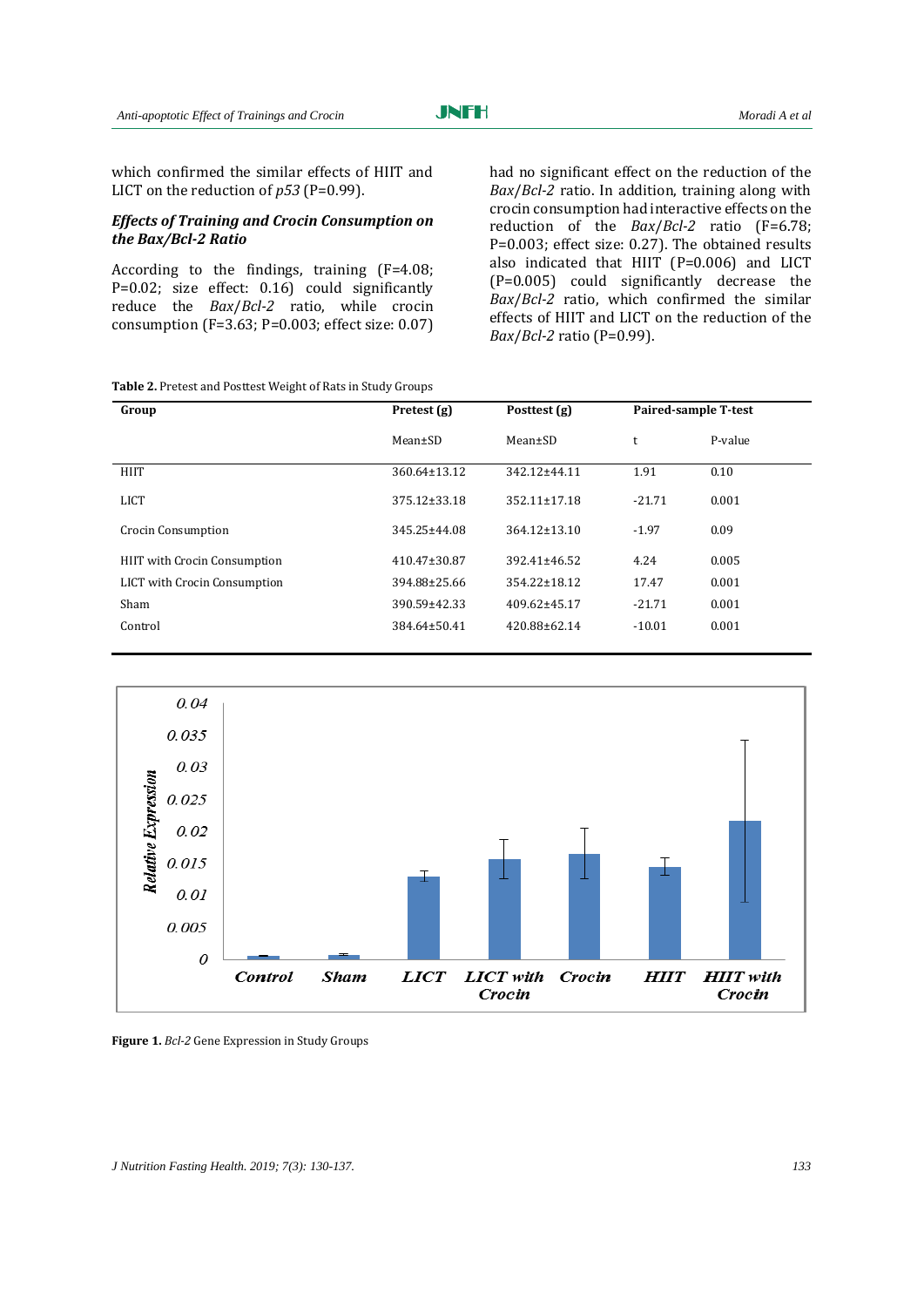

**Figure 2.** *Bax* Gene Expression in Study Groups



**Figure 3.** *P53* Gene Expression in Study Groups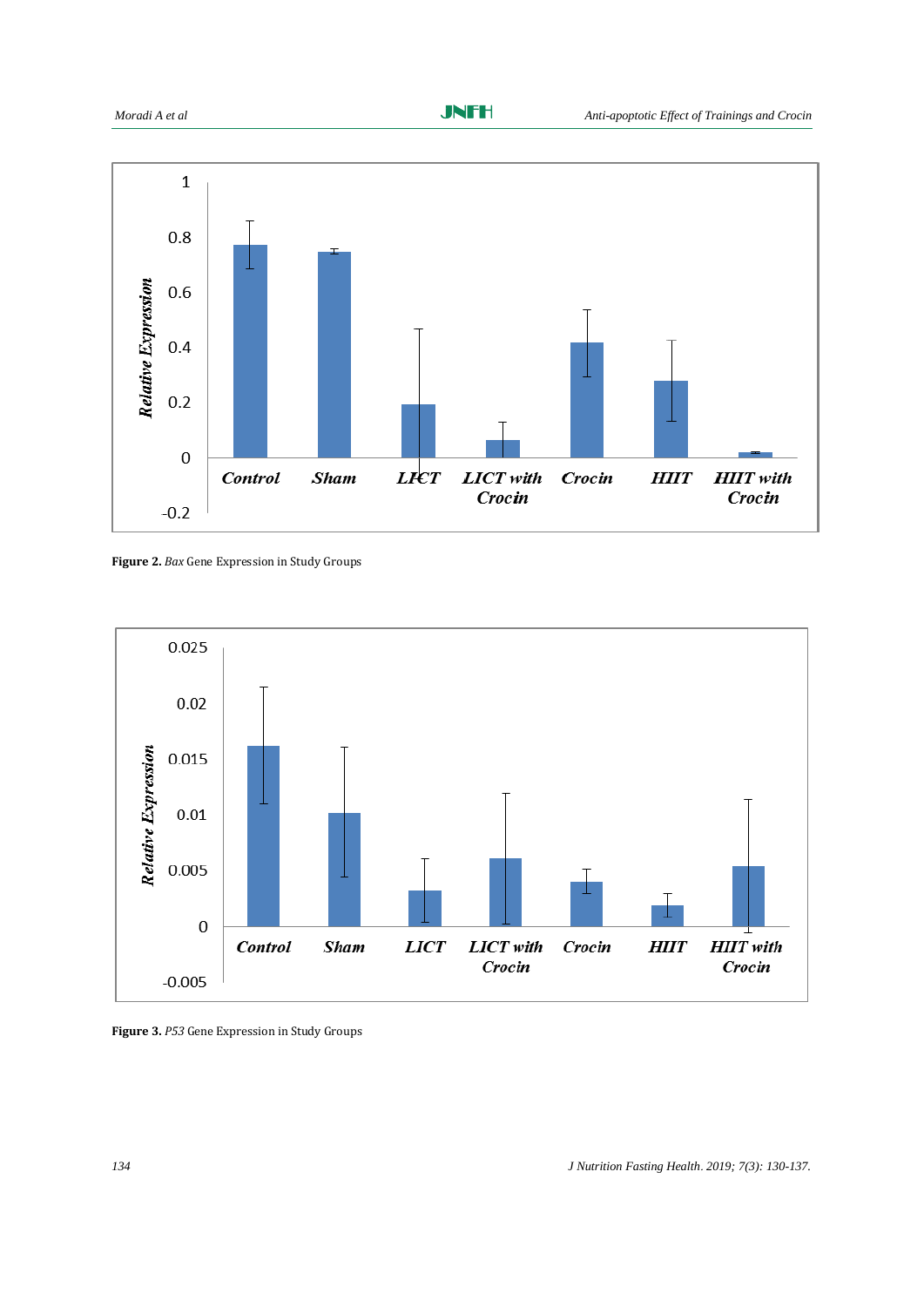

**Figure 4.** *Bax*/*Bcl-2* Ratio in Study Groups

## **Discussion**

According to the results of the present study, eight weeks of HIIT and LICT could significantly increase *Bcl-2* and reduce *Bax*, *p53*, and *Bax*/*Bcl-2* ratio in the soleus muscle of the diabetic rats. Several studies have investigated the effects of physical exercise on the gene expression of *Bcl-2* and *Bax*. In line with the results of the present study, moderate aerobic training has been reported to increase *Bcl-2* and decrease *Bax* and caspase-3 in the rats with STZ-induced diabetes (12). This consistency could be attributed to the similarities in the research samples and duration and intensity of training. On the other hand, six weeks of low-intensity interval training have been reported to reduce *Bax* gene expression and increase *Bcl-2* gene expression in rats with myocardial infarction. However, HIIT has been reported to increase *Bax* gene expression, with no significant effects on the changes in *Bcl-2* gene expression in the cardiac tissues of rats with myocardial infarction (5). The discrepancies in the findings of the mentioned studies regarding increased apoptosis after HIIT could be due to the differences in the sample populations and type of the studied tissues. Correspondingly, 10 weeks of regular swimming in male rats increased the levels of anti-apoptotic proteins (Bcl-2 and Bcl-x) and decreased the levels of apoptosis-promoting proteins (e.g., BAD),

followed by the phosphorylation and reduction of BAD to the *Bcl-2* ratio (13).

With respect to the association between the mechanism of the effects of HIIT and LICT, researchers have claimed that for the improvement of the mitochondrial function due to the low and high adaptation of intracellular apoptotic pathways, pre-apoptotic signal molecules, such as the pre-apoptotic proteins of the Bcl-2 family (e.g., BAK and Bax) are transmitted to the mitochondria, where they induce a series of temporary permeable pores in the external mitochondrial membrane, which inhibit the release of cytochrome C, leading to the reduction of the caspase activity (5).

According to the findings of the current research, eight weeks of crocin consumption could significantly increase *Bcl-2* and decrease *Bax* in the soleus muscle tissues of diabetic rats. However, crocin consumption had no significant effects on the reduction of *p53* and the *Bax*/*Bcl-2* ratio. A mechanism that causes crocin to decrease apoptosis may be the reduction of *p53* expression, as well as the antioxidant properties of crocin and its effects on the reduction of blood glucose and HbA1c. This mechanism depends on the anti-apoptotic effects of reducing hydrogen peroxide,  $H_2O_2$ , and caspase-3 (14).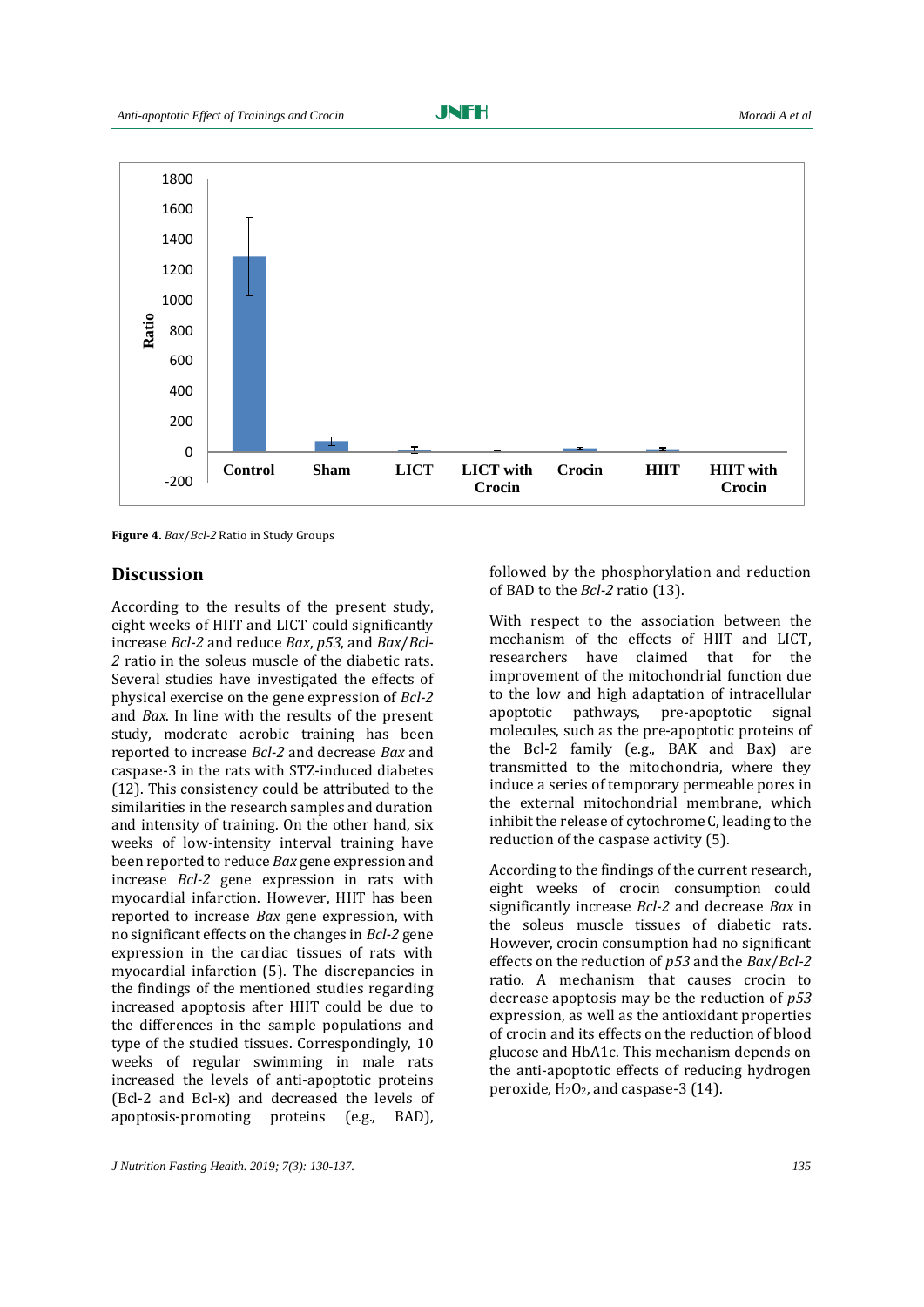According to the literature, crocin could inhibit oxidative stress and reduce lipid peroxidation, thereby inhibiting ROS, caspases, and *p53* and preventing apoptosis induction (15). The only study regarding the effect of crocin on *Bcl-2* and *Bax* has been conducted by Sadoughi (2017), the findings of which have indicated that the administration of 0.5 milliliter of crocin could reduce *Bax*, increase *Bcl-2* and antioxidant enzymes, and decrease lipid peroxidation (15).

According to the results of the present study, eight weeks of training along with the consumption of crocin had interactive effects on the increase of *Bcl-2*, as well as the reduction of *p53* and the *Bax*/*Bcl-2* ratio, in the soleus muscle tissues of diabetic rats. However, training with crocin consumption had no interactive effects on the reduction of *Bax*. Physical exercise could block apoptotic pathways by increasing the expression and enhancement of protein kinase B activity through the phosphorylation of the antiapoptotic proteins of the *Bcl-2* family, inhibition of apoptotic-promoting proteins (e.g., Bax) or the direct inhibition of caspase activity (8). It seems that training and simultaneous use of crocin could also increase *Bcl-2* and anti-apoptotic processes by controlling the caspase activity and reducing the ROS (16).

Some of the limitations of the present study were failure to measure the muscle weight, muscle mass, and muscle strength in rats. Therefore, it is recommended that further investigations in this regard be conducted based on similar protocols to the present study. In such experiments, it is also suggested that factors such as muscle weight, muscle mass, and muscle strength be measured in order to confirm the positive effects of training and crocin consumption. Furthermore, it is recommended that further investigations in this regard consider the effects of resistance training and swimming along with crocin consumption on the apoptotic markers in diabetic rats.

## **Conclusion**

According to the results, HIIT and LICT along with the consumption of crocin could exert interactive anti-apoptotic effects on the rats with diabetes induced by a high-fat diet.

# **Conflicts of interest:**

None declared.

# **Acknowledgments**

This article was extracted from a doctoral dissertation approved by Shoushtar Islamic Azad University. Hereby, we extend our gratitude to the Research and Technology Department of the university for assisting us in this research project.

## **References**

1. Lin CH, Ho CW, Chen LC, Chang CC, Wang YW, Chiou CP, et al. Effects of a 12-week exercise training on insulin sensitivity, quality of life, and depression status in patients with type 2 diabetes. Journal of Medical Sciences. 2017; 37(6): 227-36.

2. Paula FMM, Leite NC, Borck PC, Freitas-Dias R, Cnop M, Chacon-Mikahil MPT, et al. Exercise training protects human and rodent β cells against endoplasmic reticulum stress and apoptosis. FASEB J. 2018; 32(3): 1524-36.

3. Sifuentes-Franco S, Padilla-Tejeda DE, Carrillo-Ibarra S, Miranda-Díaz AG. Oxidative stress, apoptosis, and mitochondrial function in diabetic nephropathy. Int J Endocrinol. 2018; 2018: 1875870.

4. Seyedgomi F, Bashiri J, Gholami F. Effect of High Intensity Endurance Training on p53 and Cytochromec Gene Expression in Male Rat Soleus Muscle. Armaghane danesh. 2017; 22(5): 608-22. (Persian)

5. Ghahremani M, Azarbaijani MA, Piri M, Raoufi A. Effect of Frequency Aerobic Exercise on Expression of Bcl-2 and Bax Gene in Mice With Myocardial Infarction. Armaghane danesh. 2018; 22(6): 781-91. (Persian)

6. Karimi MN, Abbasalipourkabir R, Arab Sadeghabadi Z, Ziamajidi N. The level of gene expression of Bax and Bcl-2 and the activity of caspase 3 in the liver tissues of normal, type 1 and type 2 diabetic rats before and after treatment with aqueous extract of garlic. Journal of Shahid Sadoughi University of Medical Sciences. 2017; 25(7): 547-55.

7. Kanter M, Aksu F, Takir M, Kostek O, Kanter B, Oymagil A. Effects of low intensity exercise against apoptosis and oxidative stress in Streptozotocininduced diabetic rat heart. Exp Clin Endocrinol Diabetes. 2017; 125(9): 583-91.

8. Tanoorsaz S, Behpour N, Tadibi V. Investigating the Effect of mid-term of aerobic exercise on apoptosis biomarkers in the cardiomyocytes of streptozotocininduced diabetic rats. Journal of Fasa University of Medical Sciences. 2018; 7(4): 488-97. (Persian)

9. Hosseini SA, Nik bakht H, Azarbayjani MA. The effect of aqua extract of saffron with resistance training on glycemic indexes of streptozotocin induced diabetic rats. Armaghane danesh. 2013; 18(4): 284-94. (Persian)

10. Khalafi M, Shabkhiz F, Azali Alamdari K, Bakhtiyari